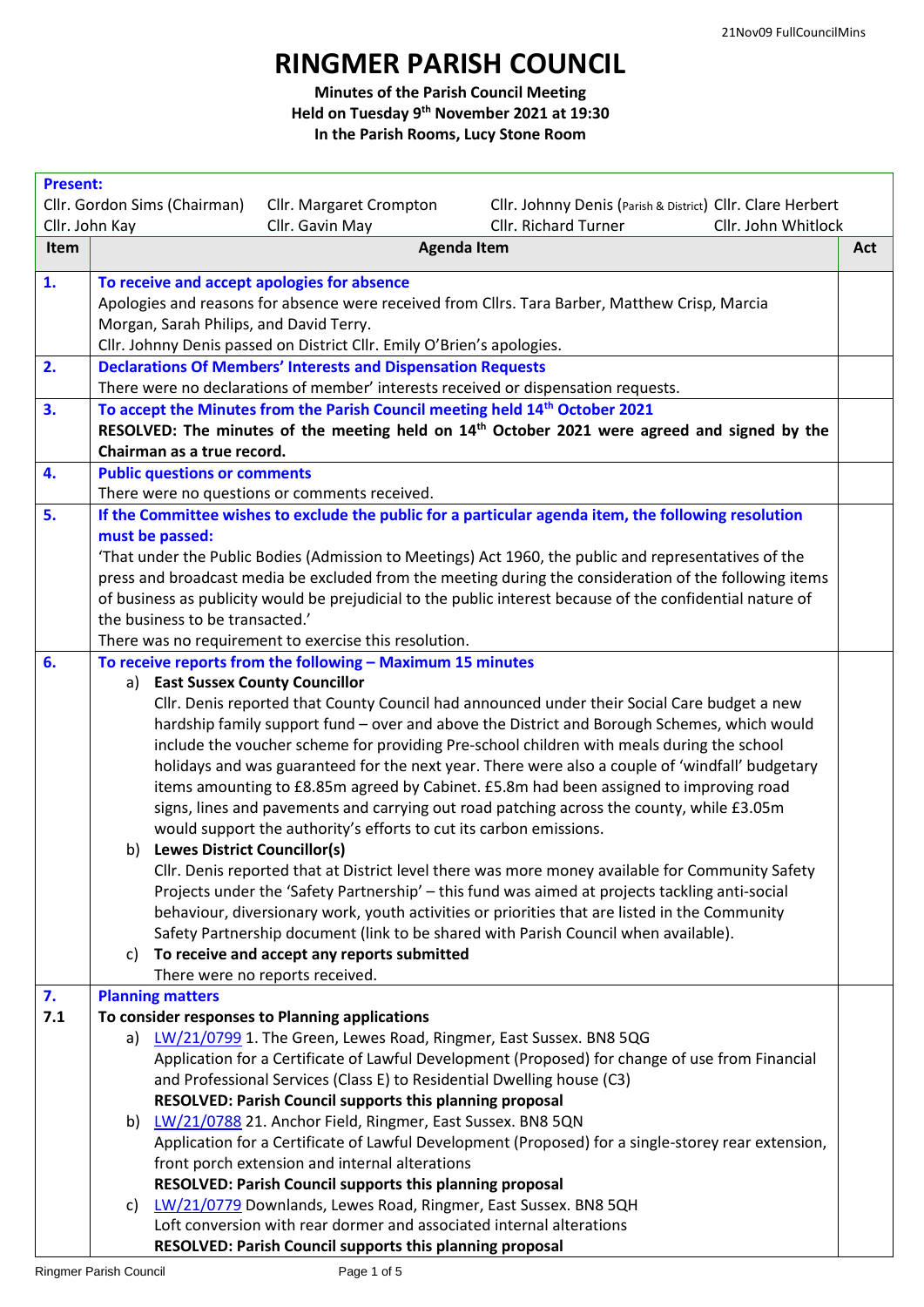| 7.2 | To consider a response to the 'Gleeson Land' pre-planning Public Consultation on development           |                                                                                                                                                                                 |  |  |
|-----|--------------------------------------------------------------------------------------------------------|---------------------------------------------------------------------------------------------------------------------------------------------------------------------------------|--|--|
|     | proposals at 'Land east of Harrison Lane - www.landeastofharrisonslane.co.uk                           |                                                                                                                                                                                 |  |  |
|     | A Public Forum due to be held prior to this meeting to receive a presentation from Gleeson Land on     |                                                                                                                                                                                 |  |  |
|     | development proposals at "Land east of Harrison Lane" had to be cancelled on health and safety grounds |                                                                                                                                                                                 |  |  |
|     | because of the number of people wishing to attend. Gleeson Land have been asked if they can make a     |                                                                                                                                                                                 |  |  |
|     | presentation in an alternative appropriately sized venue.                                              |                                                                                                                                                                                 |  |  |
|     | Members agreed to defer Parish Council's response to the consultation until a separate meeting had     |                                                                                                                                                                                 |  |  |
|     |                                                                                                        | been arranged with the developers and further information was available.                                                                                                        |  |  |
| 7.3 |                                                                                                        | To receive and note decisions on previous Planning Applications                                                                                                                 |  |  |
|     |                                                                                                        | a) LW/21/0664 17. Langham Close, Ringmer, East Sussex, BN8 5HL                                                                                                                  |  |  |
|     |                                                                                                        | Single-storey rear extension and erection of side porch - Approved<br><b>Noted</b>                                                                                              |  |  |
|     |                                                                                                        | b) LW/21/0634 Caburn Field, Anchor Field, Ringmer, East Sussex.                                                                                                                 |  |  |
|     |                                                                                                        | Raising of first floor level to plot 30 alone by 150mm, but lowering the overall height of the                                                                                  |  |  |
|     |                                                                                                        | dwelling so that the overall envelope height and massing remains the same - NMA in relation to                                                                                  |  |  |
|     |                                                                                                        | approval LW/18/0808 - Approved<br><b>Noted</b>                                                                                                                                  |  |  |
|     | C)                                                                                                     | LW/21/0618 2. Ringmer Park Cottages, Ham Lane, Ringmer, East Sussex. BN8 5SE                                                                                                    |  |  |
|     |                                                                                                        | Single-storey rear extn, two-storey side extension and detached flat roof garage - Approved                                                                                     |  |  |
|     |                                                                                                        | <b>Noted</b>                                                                                                                                                                    |  |  |
|     | d)                                                                                                     | LW/21/0616 Oxham House, Wellingham Lane, Wellingham, Ringmer, East Sussex. BN8 5SP                                                                                              |  |  |
|     |                                                                                                        | Demolition of existing garage and erection of a two-storey side extension - Approved<br><b>Noted</b>                                                                            |  |  |
|     |                                                                                                        | e) LW/21/0582 7. Oakmede Way, Ringmer, East Sussex. BN8 5JL                                                                                                                     |  |  |
|     |                                                                                                        | Erection of rear conservatory - Approved<br><b>Noted</b>                                                                                                                        |  |  |
|     | f)                                                                                                     | LW/21/0566 Norlington Gate Farm, Norlington Lane, Ringmer, East Sussex, BN8 5SG                                                                                                 |  |  |
|     |                                                                                                        | Construction of a new separate driveway to the existing long barn dwelling house - Approved                                                                                     |  |  |
|     |                                                                                                        | <b>Noted</b>                                                                                                                                                                    |  |  |
|     | g)                                                                                                     | LW/21/0561 Norlington Gate Farm, Norlington Lane, Ringmer, East Sussex, BN8 5SG<br>Partial demolition of a pigsty, refurbishment of an existing garage with new access gate and |  |  |
|     |                                                                                                        | grasscrete drive - Approved<br><b>Noted</b>                                                                                                                                     |  |  |
|     |                                                                                                        | h) LW/21/0560 Oak Side Farm Campsite, Green Lane, Ringmer, East Sussex, BN8 5AD                                                                                                 |  |  |
|     |                                                                                                        | Part conversion of existing agricultural barn to single dwelling and associated works (Amendment                                                                                |  |  |
|     |                                                                                                        | to previously approved scheme LW/19/0175, not implemented) - Approved Noted                                                                                                     |  |  |
|     | i)                                                                                                     | LW/21/0558 Norlington Gate Farm, Norlington Lane, Ringmer, East Sussex, BN8 5SG                                                                                                 |  |  |
|     |                                                                                                        | Construction of a 4-bay car port, including one enclosed - Approved<br><b>Noted</b>                                                                                             |  |  |
|     | j)                                                                                                     | LW/21/0557 Norlington Gate Farm, Norlington Lane, Ringmer, East Sussex, BN8 5SG                                                                                                 |  |  |
|     |                                                                                                        | Refurbishment of an existing dairy building with timber clad roof and walls - Approved Noted                                                                                    |  |  |
|     | k)                                                                                                     | LW/21/0545 3. Broyle Mill, Ringmer, East Sussex, BN8 5GB                                                                                                                        |  |  |
|     |                                                                                                        | Single-storey outbuilding - Approved<br><b>Noted</b>                                                                                                                            |  |  |
|     | $\vert$                                                                                                | LW/21/0517 29. Mill Mead, Ringmer, East Sussex. BN8 5JG                                                                                                                         |  |  |
|     |                                                                                                        | Single-storey rear extension with first floor dormer extension in newly created cat-slide roof -                                                                                |  |  |
|     |                                                                                                        | Approved<br><b>Noted</b>                                                                                                                                                        |  |  |
|     |                                                                                                        | m) LW/21/0511 41. The Forges, Ringmer, East Sussex. BN8 5FA                                                                                                                     |  |  |
|     |                                                                                                        | Single-storey side extension - Approved<br><b>Noted</b>                                                                                                                         |  |  |
|     |                                                                                                        | n) LW/21/0482 1-2. Bishops Lane, Ringmer, East Sussex. BN8 5LB                                                                                                                  |  |  |
|     |                                                                                                        | Demolition of existing conservatory, single-storey rear extension with associated internal                                                                                      |  |  |
|     |                                                                                                        | alterations and replace roof tiles - Approved<br><b>Noted</b>                                                                                                                   |  |  |
|     |                                                                                                        | o) LW/21/0477 22. Delves Close, Ringmer, East Sussex, BN8 5JW                                                                                                                   |  |  |
|     |                                                                                                        | Extension to existing porch - Approved<br><b>Noted</b>                                                                                                                          |  |  |
|     | p)                                                                                                     | LW/21/0456 5. Crockendale Field, Lewes Road, Ringmer, East Sussex. BN8 5QZ                                                                                                      |  |  |
|     |                                                                                                        | Single-storey and two-storey side extension - Approved<br><b>Noted</b>                                                                                                          |  |  |
|     |                                                                                                        | q) LW/21/0434 Broyle Gate Farm, Lewes Road, Ringmer, East Sussex<br>Replacement of a window with a pair of glazed doors - Refused<br><b>Noted</b>                               |  |  |
|     | r)                                                                                                     | LW/21/0369/CD Land North Of Chapters, Bishops Lane, Ringmer, East Sussex                                                                                                        |  |  |
|     |                                                                                                        | Discharge of condition 21 (noise) of application LW/14/0127 - Approved<br><b>Noted</b>                                                                                          |  |  |
|     | s)                                                                                                     | LW/21/0356 Chapelfield House, Harveys Lane, Ringmer, East Sussex. BN8 5AG                                                                                                       |  |  |
|     |                                                                                                        | Proposed siting of two roundhouses to provide holiday accommodation - Approved<br><b>Noted</b>                                                                                  |  |  |
|     | t)                                                                                                     | LW/21/0317 Brockwells Industrial Estate, The Broyle, Ringmer, East Sussex                                                                                                       |  |  |
|     |                                                                                                        | Retrospective application for the extension of a B8 Storage and Distribution building - Approved                                                                                |  |  |
|     |                                                                                                        | <b>Noted</b>                                                                                                                                                                    |  |  |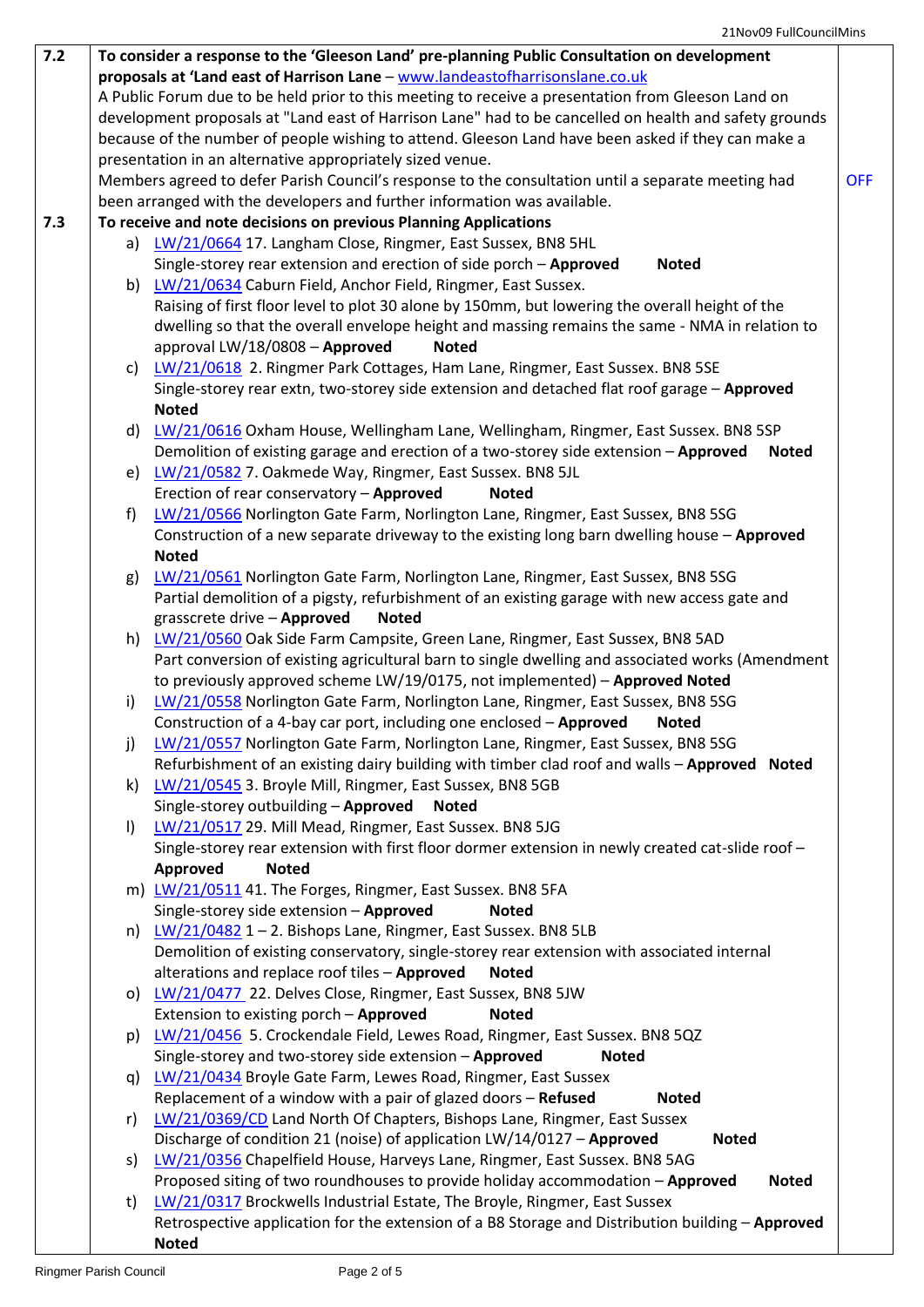|      |                                                                                                | u) LW/21/0061 Caburn Field, Anchor Field, Ringmer, East Sussex.                                                                                                       |  |  |
|------|------------------------------------------------------------------------------------------------|-----------------------------------------------------------------------------------------------------------------------------------------------------------------------|--|--|
|      |                                                                                                | 3 flagpoles adjacent to proposed sales cabins with fascia signs - Approved<br><b>Noted</b>                                                                            |  |  |
|      |                                                                                                | v) LW/20/0380/CD Diplocks Yard, Bishops Lane, Ringmer, East Sussex. BN8 5LD                                                                                           |  |  |
|      | Discharge of condition 12 of application LW/16/0704 to provide a contamination risk assessment |                                                                                                                                                                       |  |  |
|      |                                                                                                | - Approved<br><b>Noted</b>                                                                                                                                            |  |  |
| 8.   |                                                                                                | To receive an update on acquiring the land at Broyle Gate Farm covered by Ringmer NHP Policy 8.4                                                                      |  |  |
|      |                                                                                                | An email had been sent to the landowner to open up discussions on acquiring the land for educational                                                                  |  |  |
|      |                                                                                                | and recreational purposes. The landowner's agent had responded that they would 'review and revert'.                                                                   |  |  |
| 9.   |                                                                                                | <b>Finance Matters</b>                                                                                                                                                |  |  |
| 9.1  | a) To receive the latest statement of accounts                                                 |                                                                                                                                                                       |  |  |
|      |                                                                                                | The latest statement of accounts had been circulated to Members prior to the meeting. Cllr. Sims                                                                      |  |  |
|      |                                                                                                | commented that all the 'Grass Cutting' items were over budget. Cllr. May - as Chair of the                                                                            |  |  |
|      |                                                                                                | Greens & Amenities Committee, had noted this and advised it was due for review at their next                                                                          |  |  |
|      |                                                                                                | meeting on 16 <sup>th</sup> November                                                                                                                                  |  |  |
|      |                                                                                                | RESOLVED: That the latest statement of accounts was received.                                                                                                         |  |  |
|      |                                                                                                | b) To receive the latest bank reconciliation                                                                                                                          |  |  |
|      |                                                                                                | RESOLVED: That the latest bank reconciliation was received.                                                                                                           |  |  |
|      | c)                                                                                             | To approve the list of payments                                                                                                                                       |  |  |
|      |                                                                                                | RESOLVED: That the list of payments was approved.                                                                                                                     |  |  |
|      | d)                                                                                             | To receive the Reserves Statement including movement                                                                                                                  |  |  |
|      |                                                                                                | Cllr. Kay put forward a proposal that the 'Special Projects' pot of £12k which was originally                                                                         |  |  |
|      |                                                                                                | transferred into earmarked reserves as it was unable to be spent during the Covid period, should                                                                      |  |  |
|      |                                                                                                | be moved back into next year's Office and Finance budget - 2022/23 and be made available for                                                                          |  |  |
|      |                                                                                                | village projects. It was agreed to consider this as part of the overall budget setting in January '22.                                                                |  |  |
|      |                                                                                                | RESOLVED: That the Reserves Statement was received                                                                                                                    |  |  |
|      |                                                                                                | e) To receive the CIL Funds Statement including movement                                                                                                              |  |  |
| 9.2  |                                                                                                | RESOLVED: That the CIL Funds Statement including movement was received.                                                                                               |  |  |
|      |                                                                                                | To receive any Grant applications / Donation requests                                                                                                                 |  |  |
| 10.  |                                                                                                | A grant request was received from the Royal British Legion and would be considered under item 10.1. d                                                                 |  |  |
| 10.1 |                                                                                                | To receive recommendations from Committees arising from meetings<br><b>Office and Finance Committee</b>                                                               |  |  |
|      | a)                                                                                             | Appointment of an Internal Auditor for 2021/22                                                                                                                        |  |  |
|      |                                                                                                | To approve the recommended Internal Auditor for 2021/22                                                                                                               |  |  |
|      |                                                                                                | The Office and Finance Committee had reviewed the quotes received and recommended                                                                                     |  |  |
|      |                                                                                                | appointing Mulberry & Co @ £360 for the ensuing year.                                                                                                                 |  |  |
|      |                                                                                                | RESOLVED: To appoint Mulberry & Co as Parish Council's Internal Auditor for the year ending                                                                           |  |  |
|      |                                                                                                | 31st March 2022.                                                                                                                                                      |  |  |
|      |                                                                                                | b) Allocation of additional CIL Funds received October 2021                                                                                                           |  |  |
|      |                                                                                                | To approve the recommendation CIL Funding                                                                                                                             |  |  |
|      |                                                                                                | The Acting Clerk advised that the Office and Finance Committee had reviewed the current CIL                                                                           |  |  |
|      |                                                                                                | Funds and had recommended introducing a time limit for using awarded funding. This would                                                                              |  |  |
|      |                                                                                                | involve reviewing any award that had not been used in 2 years. These unused funds could                                                                               |  |  |
|      |                                                                                                | potentially be reallocated if the project was unable to go ahead within a reasonable timescale.                                                                       |  |  |
|      |                                                                                                | RESOLVED: All future CIL Awards not used within 2 years will undergo a review.                                                                                        |  |  |
|      | C)                                                                                             | Office and General + Staffing Budget for 2022/23                                                                                                                      |  |  |
|      |                                                                                                | To approve the recommended Budget for 2022/23                                                                                                                         |  |  |
|      |                                                                                                | Cllr. Sims reported on the budget recommended by the Office and Finance for the Office,                                                                               |  |  |
|      |                                                                                                | General and Staffing budgets of £90k. This was a reduction from the current year's budget of                                                                          |  |  |
|      |                                                                                                | £109k. Cllr. Kay reiterated his previous comments in item 9.1.d that he would like to see the                                                                         |  |  |
|      |                                                                                                | 'Special Project' earmarked reserves moved into the budget for 2022/23. This would be taken                                                                           |  |  |
|      |                                                                                                | into consideration when deciding the final budget for 2022/23 in January 2022.                                                                                        |  |  |
|      |                                                                                                | RESOLVED: Subject to £12k being transferred from earmarked reserves for 'Special Projects'<br>the budget for Office, General and Staffing was set at £90k for 2022/23 |  |  |
|      |                                                                                                | d) Grants and Donations                                                                                                                                               |  |  |
|      |                                                                                                | To approve the recommendation of a Grant to the Royal British Legion                                                                                                  |  |  |
|      |                                                                                                | This item was previously discussed at 9.2                                                                                                                             |  |  |
|      |                                                                                                | RESOLVED: To approve the annual grant of £300 to the Royal British Legion in respect of                                                                               |  |  |
|      |                                                                                                | <b>Remembrance Day costs.</b>                                                                                                                                         |  |  |
|      |                                                                                                |                                                                                                                                                                       |  |  |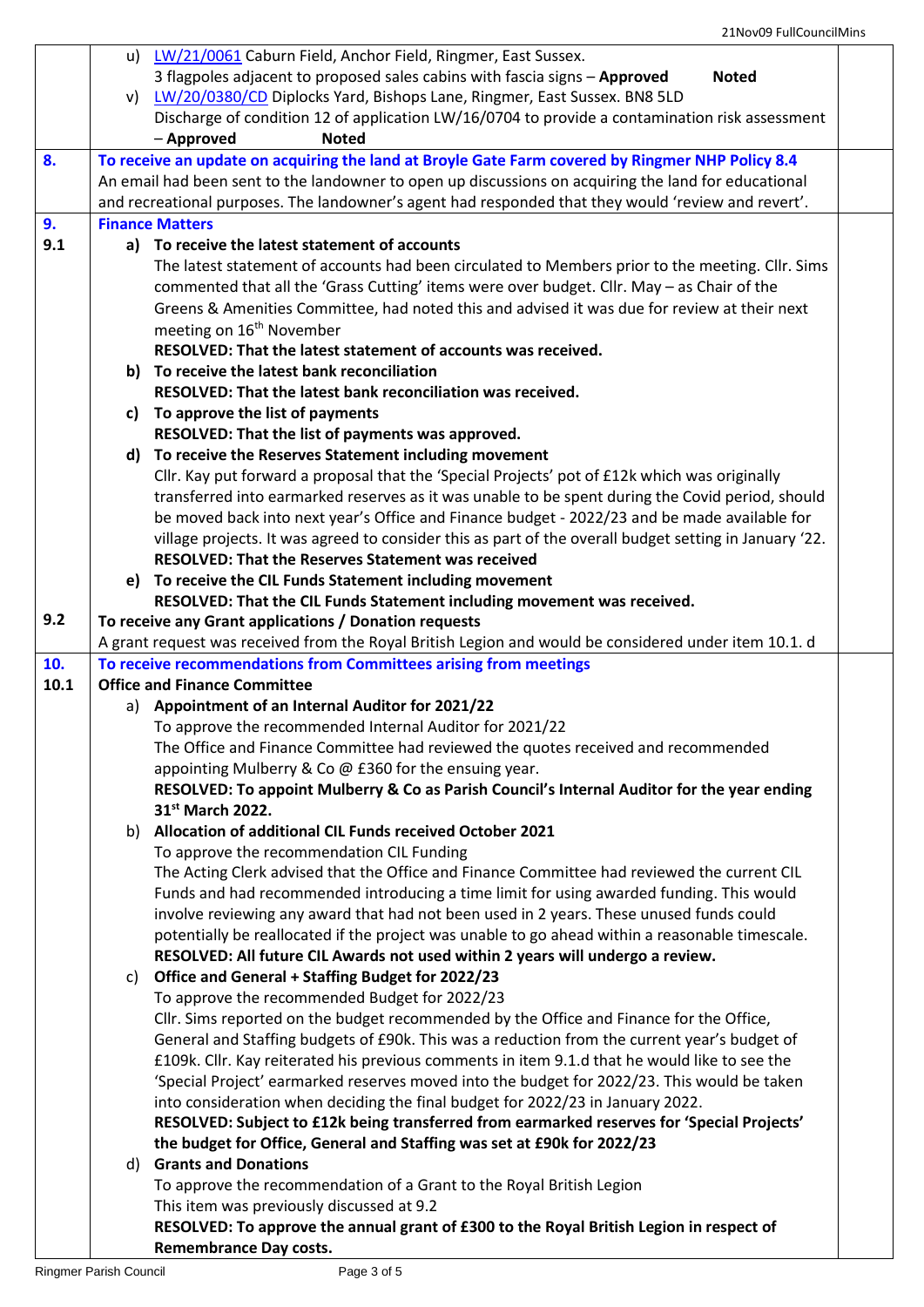|      | e) To receive any other recommendations requiring action and/or decision                                                                                                                |            |
|------|-----------------------------------------------------------------------------------------------------------------------------------------------------------------------------------------|------------|
|      | There were no further items received for actioning or decision                                                                                                                          |            |
| 10.2 | <b>Personnel Committee</b><br>Ringmer Parish Council Strategic Plan<br>a)                                                                                                               |            |
|      | To consider and approve setting-up a 'Strategic Plan Committee' to start working on the Parish                                                                                          |            |
|      | Council's Strategic Plan - terms to be agreed. This item is also being referred from the Office and                                                                                     |            |
|      | Finance Committee.                                                                                                                                                                      |            |
|      | Cllr. Sims reported that both the Personnel and Office & Finance Committee had recommended                                                                                              |            |
|      | setting-up a small working Committee to commence work on a 'Strategic Plan' which would tie-                                                                                            |            |
|      | in well with revising the Ringmer NHP and make good use of the services of a NHP Consultant.                                                                                            |            |
|      | Cllr. Whitlock advised that he would send the details of 2 NHP Consultants to the Office.                                                                                               | <b>JW</b>  |
|      | RESOLVED: To set-up a Strategic Plan Committee incorporating the reviewing of the Ringmer                                                                                               |            |
|      | Neighbourhood Plan. Membership to be agreed.                                                                                                                                            |            |
| 11.  | To receive an update on using the Lucy Stone bequest to enhance the shopping precinct                                                                                                   |            |
|      | There were no further updates to report.                                                                                                                                                | <b>GM</b>  |
| 12.  | <b>Communications</b>                                                                                                                                                                   |            |
| 12.1 | To consider setting-up a Parish Council Facebook page with an appropriate Social Media Policy                                                                                           |            |
|      | Members had been circulated a copy of the draft Social Media Policy prior to the meeting.                                                                                               |            |
|      | RESOLVED: To set-up a Parish Council Facebook page                                                                                                                                      | <b>OFF</b> |
|      | <b>RESOLVED: To accept the Social Media Policy</b>                                                                                                                                      |            |
| 12.2 | To consider a schedule of dates for a quarterly Parish Council Newsletter<br>Cllr. Whitlock asked that the Newsletter be circulated firstly via a hardcopy, which would contain details |            |
|      | on how to receive it electronically (via 'mail chimp') for future editions. The first issue would ideally be                                                                            |            |
|      | timed for January, then quarterly from there. A call-out would be put on the new Facebook page for                                                                                      |            |
|      | volunteers to help distribute the Newsletter. Cllr. Kay advised that a local organisation had already                                                                                   |            |
|      | established a good delivery route in the village and was a good point of contact for advice.                                                                                            |            |
|      | RESOLVED: To produce a quarterly Parish Council Newsletter from January 2022.                                                                                                           |            |
|      | RESOLVED: To obtain details of the established Parish delivery route.                                                                                                                   |            |
| 12.3 | To review the Parish Council's website                                                                                                                                                  |            |
|      | It was felt that the website needed to be reviewed and updated. Possible routes were to engage a                                                                                        |            |
|      | consultant and have a new website or trying to revamp the existing facility. The current set-up needed to                                                                               |            |
|      | be reviewed for accessibility, GDPR compliancy and other required disclaimers.                                                                                                          | <b>OFF</b> |
|      | RESOLVED: To start working on the current Parish Council website, bring it up to date and be compliant.                                                                                 |            |
| 13.  | <b>Reports, Correspondence, Questions and Future Agenda Items</b>                                                                                                                       |            |
|      | a) To consider any correspondence received after this agenda has been published for noting or<br>action                                                                                 |            |
|      | <b>Reports</b>                                                                                                                                                                          |            |
|      | a. Cllr. Denis reported that the Planning Committee Meeting scheduled for 10 <sup>th</sup> November                                                                                     |            |
|      | 2021 at County Hall had been postponed due to technical issues and concerns that Covid                                                                                                  |            |
|      | restrictions could not accommodate the anticipated public attendance.                                                                                                                   |            |
|      | b. An update had been received from St Marys PCC in relation to the search for an editor                                                                                                |            |
|      | for the Ringmer Church and Village News. They were pleased to have found a way                                                                                                          |            |
|      | forward to fund the role of a paid editor. This was due to be advertised locally and it was                                                                                             |            |
|      | hoped an appointment would be made in December.                                                                                                                                         |            |
|      | c. Cllr. Denis further reported that a date had been set for a site visit re: the bus shelter at                                                                                        |            |
|      | the Cock Inn in early December. Cllr Denis was asked to represent PC on this matter.                                                                                                    |            |
|      | d. Cllr. May reported on his site visit to Ovesco's Solar Farm in Berwick. Ovesco is proposing                                                                                          |            |
|      | to develop a solar farm on land along Norlington Lane. Further presentations of Ovesco's                                                                                                |            |
|      | proposals are due to take place in the Village during November.                                                                                                                         |            |
|      | e. Cllr. Crompton reported that she had received concerns from a parishioner on the                                                                                                     |            |
|      | number of development brochures they were receiving. Members hoped that pressing-                                                                                                       |            |
|      | on with revising the NHP would help communicate that PC are taking on board concerns.<br>f. Cllr. Kay reported that Newick residents had received good news in that two appeals         |            |
|      | lodged against the refusal of two versions of a planning application for a site in their NHP                                                                                            |            |
|      | had both been dismissed by the planning inspector. The inspector recognised that the                                                                                                    |            |
|      | NPPF 'tilted balance' favouring developers applied because the Lewes District Local Plan                                                                                                |            |
|      | is out of date, so they can no longer demonstrate a 5 year housing land supply.                                                                                                         |            |
|      | Nevertheless, despite the tilted balance, it was concluded that the negative landscape                                                                                                  |            |